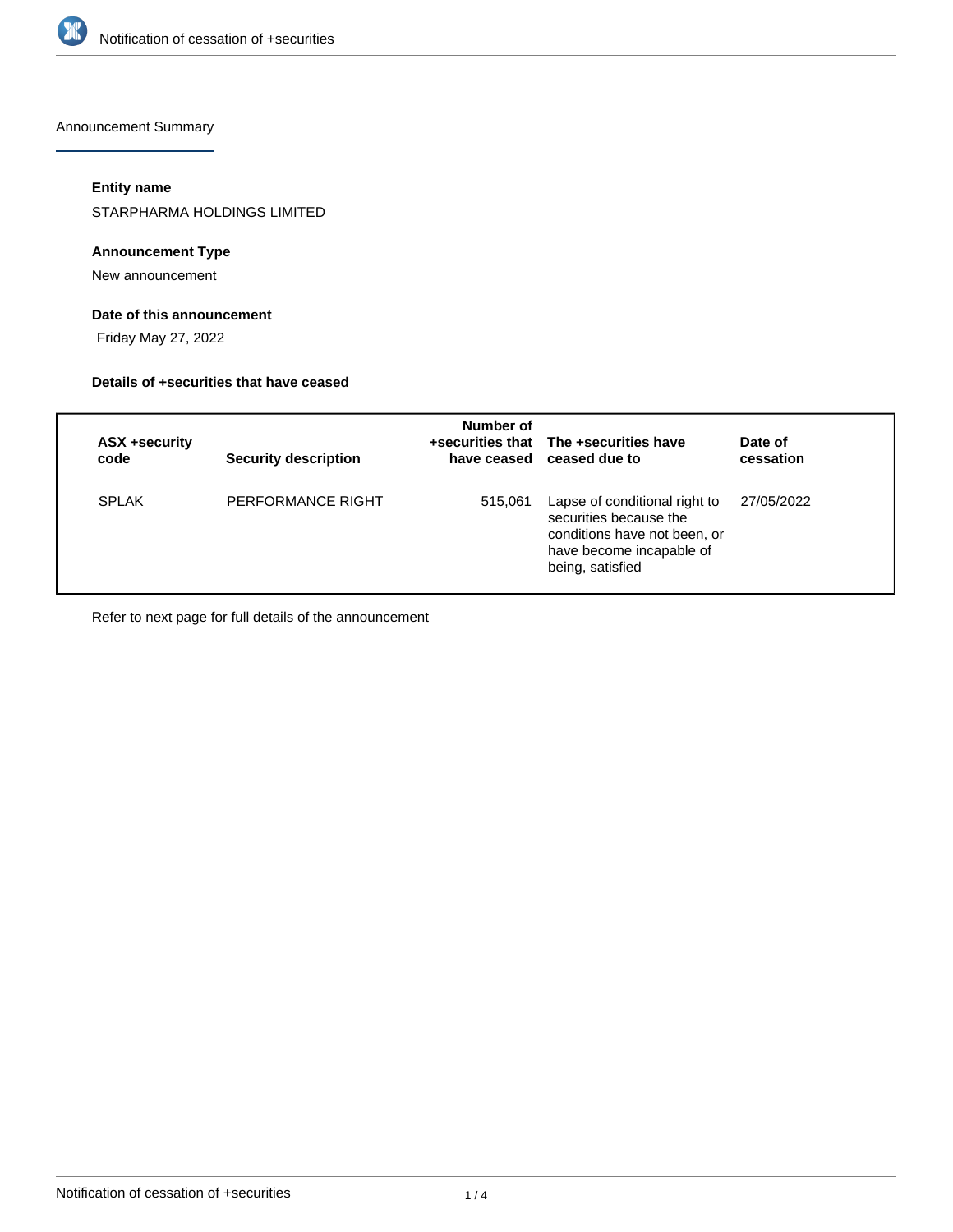

Part 1 - Announcement Details

### **1.1 Name of +Entity**

STARPHARMA HOLDINGS LIMITED

We (the entity named above) provide the following information about our issued capital.

**1.2 Registered Number Type** ABN

**Registration Number** 20078532180

**1.3 ASX issuer code** SPL

**1.4 The announcement is** New announcement

# **1.5 Date of this announcement**

27/5/2022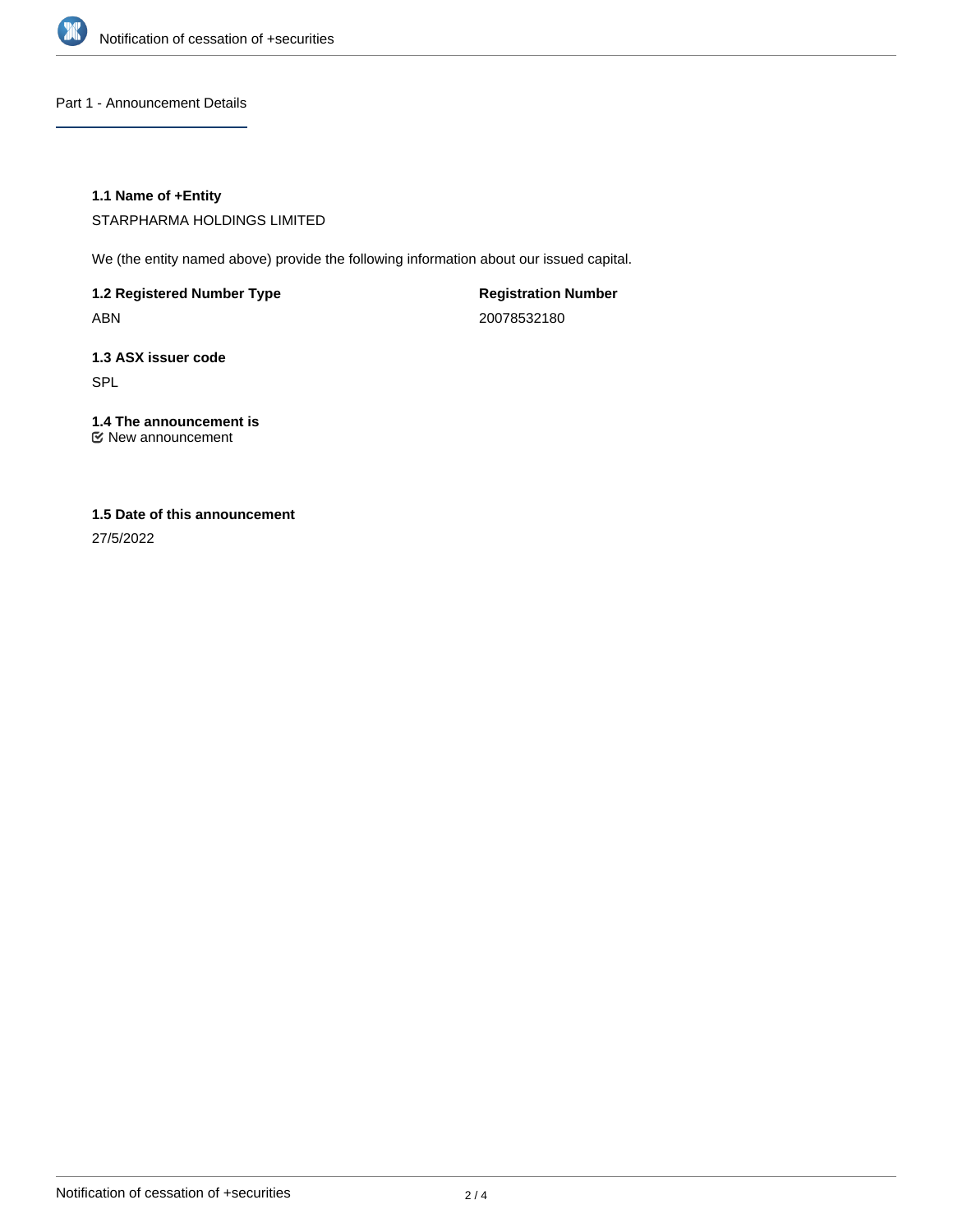

#### Part 2 - Details of +equity securities or +debt securities that have ceased

## **ASX +Security Code and Description**

SPLAK : PERFORMANCE RIGHT

#### **Unquoted +equity securities that have ceased**

**Number of securities that have ceased**

515,061

#### **Reason for cessation**

Lapse of conditional right to securities because the conditions have not been, or have become incapable of being, satisfied

#### **Date of cessation**

**Is the entity paying any consideration for the cessation?** No

27/5/2022

## **Any other information the entity wishes to notify to ASX about the cessation?**

Lapse of unvested performance rights on cessation of employment.